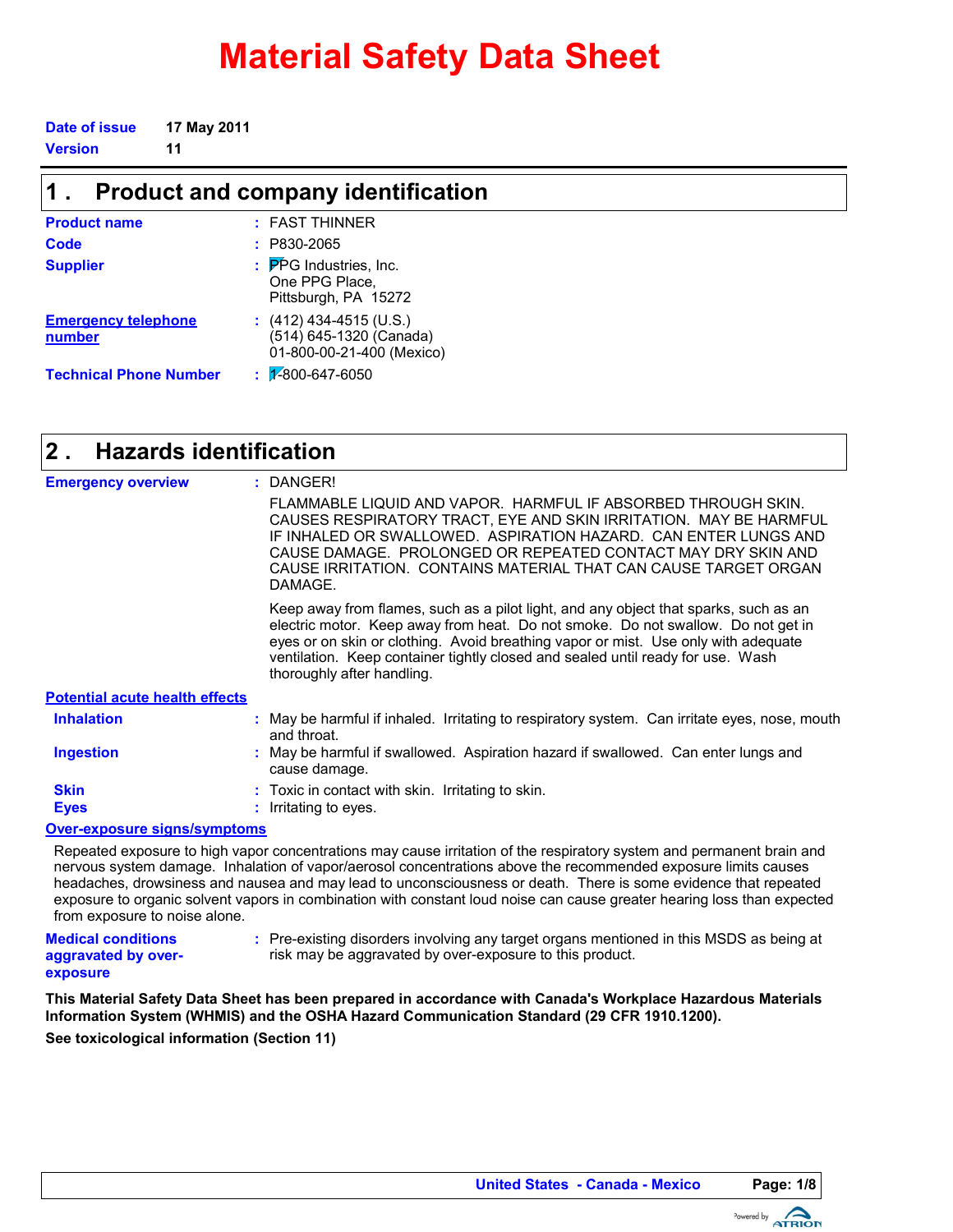## **3 . Composition/information on ingredients**

| <b>Name</b>                               | <b>CAS number</b> | <u>%</u>  |
|-------------------------------------------|-------------------|-----------|
| <b>Toluene</b>                            | 108-88-3          | $10 - 30$ |
| Acetone                                   | 67-64-1           | $10 - 30$ |
| butanone                                  | 78-93-3           | $10 - 30$ |
| Isohexane                                 | 73513-42-5        | $7 - 13$  |
| n-Butyl acetate                           | 123-86-4          | 7 - 13    |
| n-Hexane                                  | 110-54-3          | $5 - 10$  |
| Solvent naphtha (petroleum), light aliph. | 64742-89-8        | $5 - 10$  |
|                                           |                   |           |

**There are no additional ingredients present which, within the current knowledge of the supplier and in the concentrations applicable, are classified as hazardous to health or the environment and hence require reporting in this section.**

## **First aid measures 4 .**

If ingestion, irritation, any type of overexposure or symptoms of overexposure occur during or persists after use of this product, contact a POISON CONTROL CENTER, EMERGENCY ROOM OR PHYSICIAN immediately; have Material Safety Data Sheet information available. Never give anything by mouth to an unconscious or convulsing person.

| Eye contact<br>: Check for and remove any contact lenses. Immediately flush eyes with running water<br>for at least 15 minutes, keeping eyelids open. Seek immediate medical attention.<br>: Remove contaminated clothing and shoes. Wash skin thoroughly with soap and<br><b>Skin contact</b><br>water or use recognized skin cleanser. Do NOT use solvents or thinners.<br><b>Inhalation</b><br>: Remove to fresh air. Keep person warm and at rest. If not breathing, if breathing is<br>irregular or if respiratory arrest occurs, provide artificial respiration or oxygen by<br>trained personnel.<br>: If swallowed, seek medical advice immediately and show this container or label.<br><b>Ingestion</b><br>Keep person warm and at rest. Do not induce vomiting.<br>: No specific treatment. Treat symptomatically. Contact poison treatment specialist<br><b>Notes to physician</b><br>immediately if large quantities have been ingested or inhaled. | Eive finhting meanurea |  |
|------------------------------------------------------------------------------------------------------------------------------------------------------------------------------------------------------------------------------------------------------------------------------------------------------------------------------------------------------------------------------------------------------------------------------------------------------------------------------------------------------------------------------------------------------------------------------------------------------------------------------------------------------------------------------------------------------------------------------------------------------------------------------------------------------------------------------------------------------------------------------------------------------------------------------------------------------------------|------------------------|--|
|                                                                                                                                                                                                                                                                                                                                                                                                                                                                                                                                                                                                                                                                                                                                                                                                                                                                                                                                                                  |                        |  |
|                                                                                                                                                                                                                                                                                                                                                                                                                                                                                                                                                                                                                                                                                                                                                                                                                                                                                                                                                                  |                        |  |
|                                                                                                                                                                                                                                                                                                                                                                                                                                                                                                                                                                                                                                                                                                                                                                                                                                                                                                                                                                  |                        |  |
|                                                                                                                                                                                                                                                                                                                                                                                                                                                                                                                                                                                                                                                                                                                                                                                                                                                                                                                                                                  |                        |  |
|                                                                                                                                                                                                                                                                                                                                                                                                                                                                                                                                                                                                                                                                                                                                                                                                                                                                                                                                                                  |                        |  |

#### **Fire-fighting measures 5 .**

| <b>Flammability of the product</b>                       | Flammable liquid. In a fire or if heated, a pressure increase will occur and the container<br>may burst, with the risk of a subsequent explosion. Vapors may accumulate in low or<br>confined areas or travel a considerable distance to a source of ignition and flash back.<br>Runoff to sewer may create fire or explosion hazard. |
|----------------------------------------------------------|---------------------------------------------------------------------------------------------------------------------------------------------------------------------------------------------------------------------------------------------------------------------------------------------------------------------------------------|
| <b>Extinguishing media</b>                               |                                                                                                                                                                                                                                                                                                                                       |
| <b>Suitable</b>                                          | : Use dry chemical, $CO2$ , water spray (fog) or foam.                                                                                                                                                                                                                                                                                |
| <b>Not suitable</b>                                      | : Do not use water jet.                                                                                                                                                                                                                                                                                                               |
| <b>Special exposure hazards</b>                          | : Promptly isolate the scene by removing all persons from the vicinity of the incident if<br>there is a fire. No action shall be taken involving any personal risk or without suitable<br>training. Move containers from fire area if this can be done without risk. Use water<br>spray to keep fire-exposed containers cool.         |
| <b>Hazardous combustion</b><br>products                  | : Decomposition products may include the following materials:<br>carbon oxides                                                                                                                                                                                                                                                        |
| <b>Special protective</b><br>equipment for fire-fighters | : Fire-fighters should wear appropriate protective equipment and self-contained breathing<br>apparatus (SCBA) with a full face-piece operated in positive pressure mode.                                                                                                                                                              |

## **Accidental release measures 6 .**

| <b>Personal precautions</b>      | : No action shall be taken involving any personal risk or without suitable training.<br>Evacuate surrounding areas. Keep unnecessary and unprotected personnel from<br>entering. Do not touch or walk through spilled material. Shut off all ignition sources. No<br>flares, smoking or flames in hazard area. Avoid breathing vapor or mist. Provide<br>adequate ventilation. Wear appropriate respirator when ventilation is inadequate. Put<br>on appropriate personal protective equipment (see Section 8). |
|----------------------------------|-----------------------------------------------------------------------------------------------------------------------------------------------------------------------------------------------------------------------------------------------------------------------------------------------------------------------------------------------------------------------------------------------------------------------------------------------------------------------------------------------------------------|
| <b>Environmental precautions</b> | : Avoid dispersal of spilled material and runoff and contact with soil, waterways, drains<br>and sewers. Inform the relevant authorities if the product has caused environmental<br>pollution (sewers, waterways, soil or air).                                                                                                                                                                                                                                                                                 |

**United States - Canada - Mexico Page: 2/8**

Powered by **ATRIOD**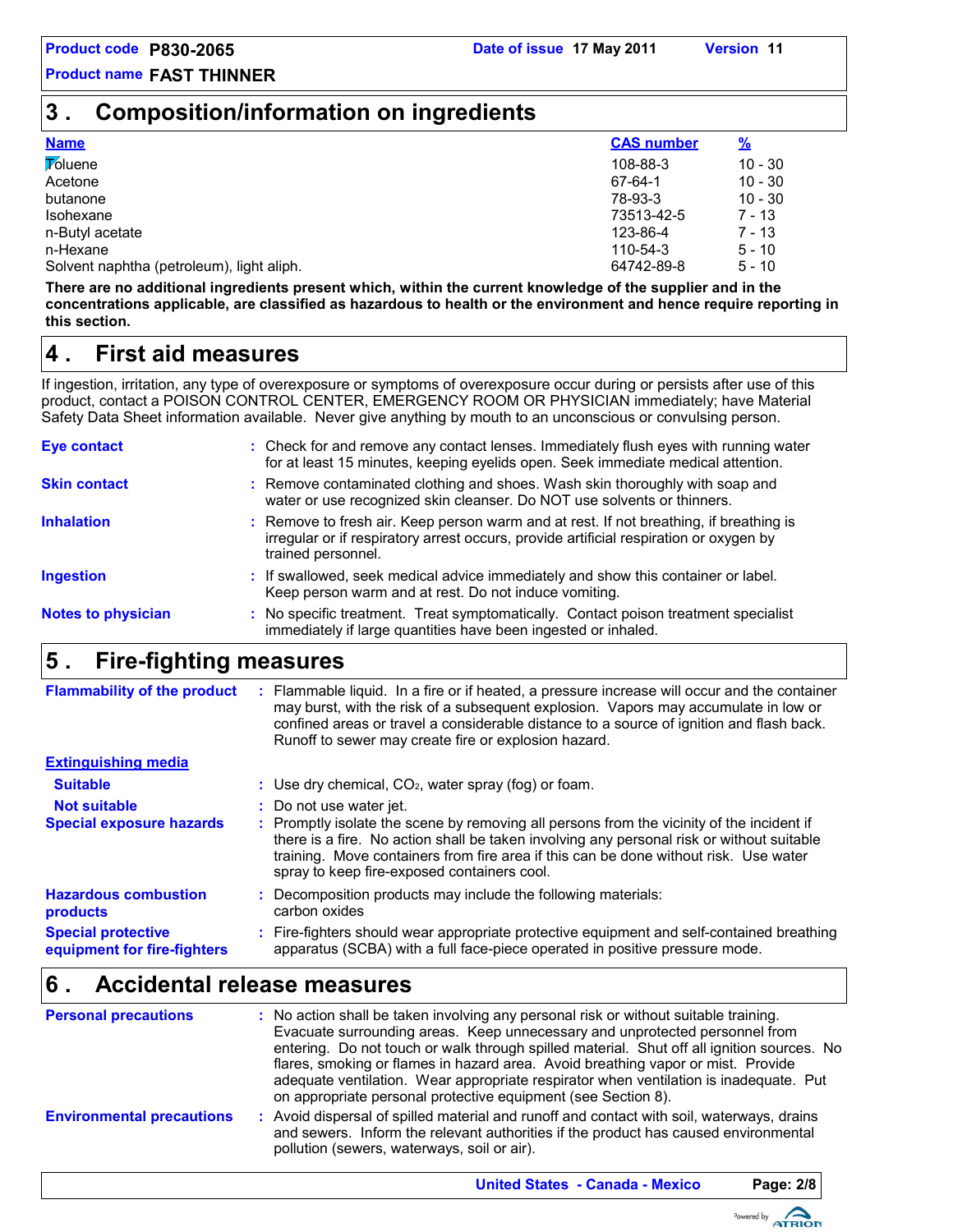### **6 . Accidental release measures**

**Large spill :**

Stop leak if without risk. Move containers from spill area. Approach release from upwind. Use spark-proof tools and explosion-proof equipment. Prevent entry into sewers, water courses, basements or confined areas. Wash spillages into an effluent treatment plant or proceed as follows. Contain and collect spillage with non-combustible, absorbent material e.g. sand, earth, vermiculite or diatomaceous earth and place in container for disposal according to local regulations (see section 13). Dispose of via a licensed waste disposal contractor. Contaminated absorbent material may pose the same hazard as the spilled product. Note: see section 1 for emergency contact information and section 13 for waste disposal.

#### **Small spill :**

Stop leak if without risk. Move containers from spill area. Use spark-proof tools and explosion-proof equipment. Dilute with water and mop up if water-soluble or absorb with an inert dry material and place in an appropriate waste disposal container. Dispose of via a licensed waste disposal contractor.

## **Handling and storage 7 .**

#### **Handling**

Put on appropriate personal protective equipment (see Section 8). Eating, drinking and **:** smoking should be prohibited in areas where this material is handled, stored and processed. Do not swallow. Do not get in eyes or on skin or clothing. Avoid breathing vapor or mist. Use only with adequate ventilation. Wear appropriate respirator when ventilation is inadequate. Do not enter storage areas and confined spaces unless adequately ventilated. Keep in the original container or an approved alternative made from a compatible material, kept tightly closed when not in use. Store and use away from heat, sparks, open flame or any other ignition source. Use explosion-proof electrical (ventilating, lighting and material handling) equipment. Use non-sparking tools. Take precautionary measures against electrostatic discharges. Vapors are heavier than air and may spread along floors. To avoid fire or explosion, dissipate static electricity during transfer by grounding and bonding containers and equipment before transferring material. Empty containers retain product residue and can be hazardous. Do not reuse container. If this material is part of a multiple component system, read the Material Safety Data Sheet(s) for the other component or components before blending as the resulting mixture may have the hazards of all of its parts.

**Storage**

Store in accordance with local regulations. Store in a segregated and approved area. **:** Store in original container protected from direct sunlight in a dry, cool and well-ventilated area, away from incompatible materials (see section 10) and food and drink. Eliminate all ignition sources. Separate from oxidizing materials. Keep container tightly closed and sealed until ready for use. Containers that have been opened must be carefully resealed and kept upright to prevent leakage. Do not store in unlabeled containers. Use appropriate containment to avoid environmental contamination. Do not store above the following temperature: 120F / 49C.

## **8 . Exposure controls/personal protection**

| <b>Result</b> | <b>ACGIH</b>              | <b>OSHA</b>                  | <b>Ontario</b>            | <b>Mexico</b>             | <b>PPG</b>                |
|---------------|---------------------------|------------------------------|---------------------------|---------------------------|---------------------------|
| <b>TWA</b>    | 20 ppm                    | $200$ ppm $Z$                | 20 ppm                    | 50 ppm S                  | <b>Not</b><br>established |
| <b>STEL</b>   | <b>Not</b><br>established | 500 ppm $Z$ A<br>300 ppm Z C | <b>Not</b><br>established | <b>Not</b><br>established | Not<br>established        |
| <b>TWA</b>    | 500 ppm                   | 1000 ppm                     | 500 ppm                   | 1000 ppm                  | <b>Not</b><br>established |
| <b>STEL</b>   | 750 ppm                   | <b>Not</b><br>established    | 750 ppm                   | 1260 ppm                  | <b>Not</b><br>established |
| <b>TWA</b>    | 200 ppm                   | 200 ppm                      | 200 ppm                   | 200 ppm                   | <b>Not</b><br>established |
| <b>STEL</b>   | 300 ppm                   | <b>Not</b><br>established    | 300 ppm                   | 300 ppm                   | <b>Not</b><br>established |
|               |                           |                              |                           |                           |                           |

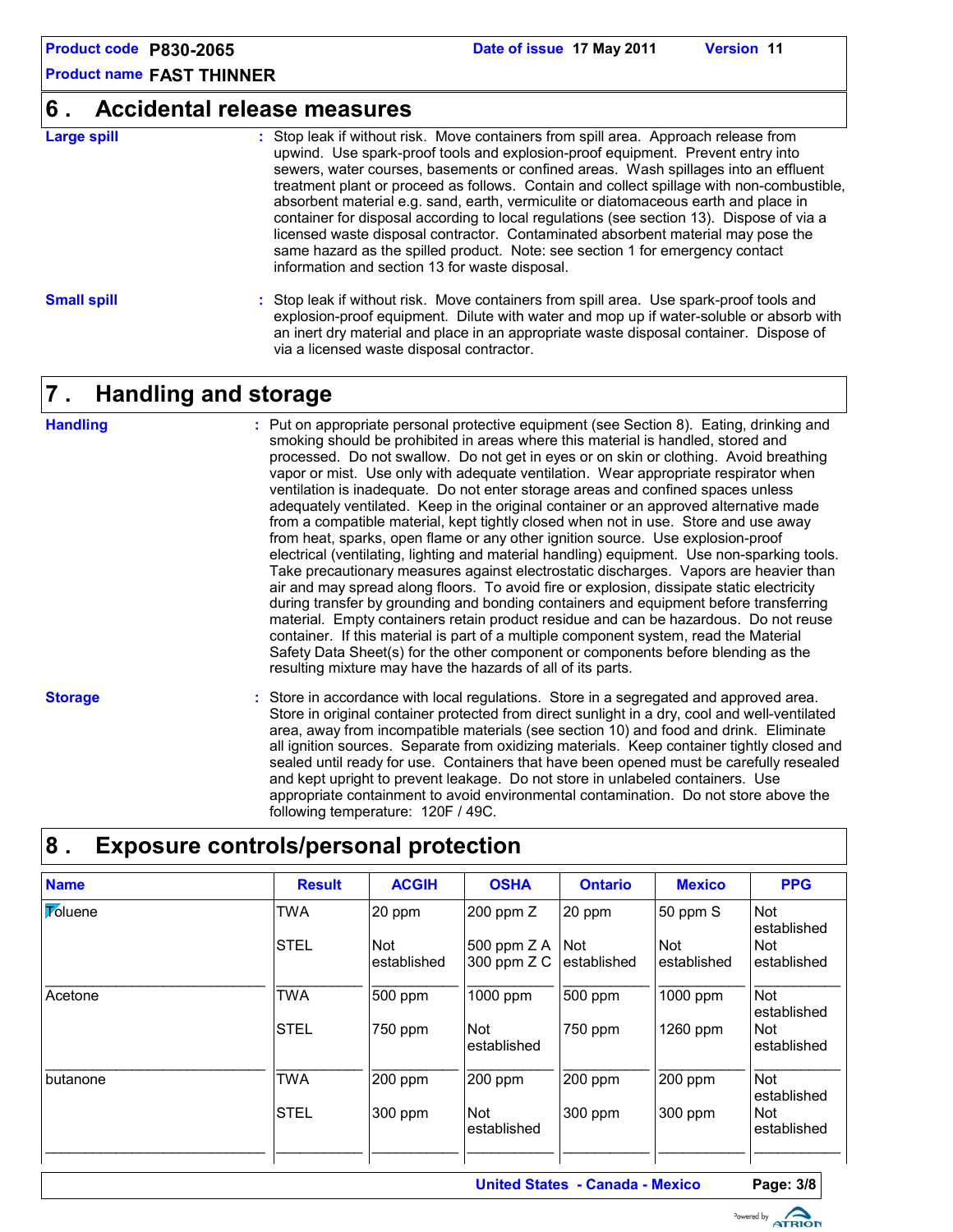#### **Product code P830-2065 Date of issue 17 May 2011 Version 11**

S = Potential skin absorption

STEL **=** Short term Exposure limit values

SR = Respiratory sensitization<br>SS = Skin sensitization SS **=** Skin sensitization

= Threshold Limit Value TWA **=** Time Weighted Average

TD **=** Total dust

### **Product name FAST THINNER**

| <b>Exposure controls/personal protection</b><br>8. |             |          |                           |           |          |                           |
|----------------------------------------------------|-------------|----------|---------------------------|-----------|----------|---------------------------|
| Isohexane                                          | <b>TWA</b>  | 1500 ppm | <b>Not</b><br>established | 500 ppm   | 500 ppm  | <b>Not</b><br>established |
|                                                    | <b>STEL</b> | 1000 ppm | <b>Not</b><br>established | 1000 ppm  | 1000 ppm | Not<br>established        |
| n-Butyl acetate                                    | <b>TWA</b>  | 150 ppm  | $150$ ppm                 | $150$ ppm | 150 ppm  | <b>Not</b><br>established |
|                                                    | <b>STEL</b> | 1200 ppm | <b>Not</b><br>established | 200 ppm   | 200 ppm  | <b>Not</b><br>established |
| n-Hexane                                           | <b>TWA</b>  | 50 ppm S | 500 ppm                   | 50 ppm S  | 50 ppm   | <b>Not</b><br>established |

**Key to abbreviations**

- A **=** Acceptable Maximum Peak ACGIH = American Conference of Governmental Industrial Hygienists.<br>
C = Ceiling Limit<br>
F = Fume
	- C **=** Ceiling Limit
		-

F **=** Fume

IPEL = Internal Permissible Exposure Limit<br>OSHA = Occupational Safety and Health Adm

- 
- $=$  Respirable
- SHA = Occupational Safety and Health Administration.<br>R = Respirable<br>Z = OSHA 29CFR 1910.1200 Subpart Z Toxic and = OSHA 29CFR 1910.1200 Subpart Z - Toxic and Hazardous Substances

#### **Consult local authorities for acceptable exposure limits.**

| <b>Recommended monitoring</b><br><b>procedures</b> | : If this product contains ingredients with exposure limits, personal, workplace atmosphere<br>or biological monitoring may be required to determine the effectiveness of the ventilation<br>or other control measures and/or the necessity to use respiratory protective equipment.                                                                                                                                                               |
|----------------------------------------------------|----------------------------------------------------------------------------------------------------------------------------------------------------------------------------------------------------------------------------------------------------------------------------------------------------------------------------------------------------------------------------------------------------------------------------------------------------|
| <b>Engineering measures</b>                        | : Use only with adequate ventilation. Use process enclosures, local exhaust ventilation or<br>other engineering controls to keep worker exposure to airborne contaminants below any<br>recommended or statutory limits. The engineering controls also need to keep gas, vapor<br>or dust concentrations below any lower explosive limits. Use explosion-proof ventilation<br>equipment.                                                            |
| <b>Hygiene measures</b>                            | : Wash hands, forearms and face thoroughly after handling chemical products, before<br>eating, smoking and using the lavatory and at the end of the working period. Appropriate<br>techniques should be used to remove potentially contaminated clothing. Wash<br>contaminated clothing before reusing. Ensure that eyewash stations and safety showers<br>are close to the workstation location.                                                  |
| <b>Personal protection</b>                         |                                                                                                                                                                                                                                                                                                                                                                                                                                                    |
| <b>Eyes</b>                                        | : Safety glasses with side shields.                                                                                                                                                                                                                                                                                                                                                                                                                |
| <b>Hands</b>                                       | Chemical-resistant, impervious gloves complying with an approved standard should be<br>worn at all times when handling chemical products if a risk assessment indicates this is<br>necessary.                                                                                                                                                                                                                                                      |
| <b>Gloves</b>                                      | : For prolonged or repeated handling, use the following type of gloves:<br>Recommended: fluor rubber, foil                                                                                                                                                                                                                                                                                                                                         |
| <b>Respiratory</b>                                 | : If workers are exposed to concentrations above the exposure limit, they must use<br>appropriate, certified respirators. Use a properly fitted, air-purifying or air-fed respirator<br>complying with an approved standard if a risk assessment indicates this is necessary.<br>Respirator selection must be based on known or anticipated exposure levels, the<br>hazards of the product and the safe working limits of the selected respirator. |
| <b>Skin</b>                                        | : Personal protective equipment for the body should be selected based on the task being<br>performed and the risks involved and should be approved by a specialist before handling<br>this product.                                                                                                                                                                                                                                                |
| <b>Environmental exposure</b><br>controls          | Emissions from ventilation or work process equipment should be checked to ensure they<br>comply with the requirements of environmental protection legislation. In some cases,<br>fume scrubbers, filters or engineering modifications to the process equipment will be<br>necessary to reduce emissions to acceptable levels.                                                                                                                      |

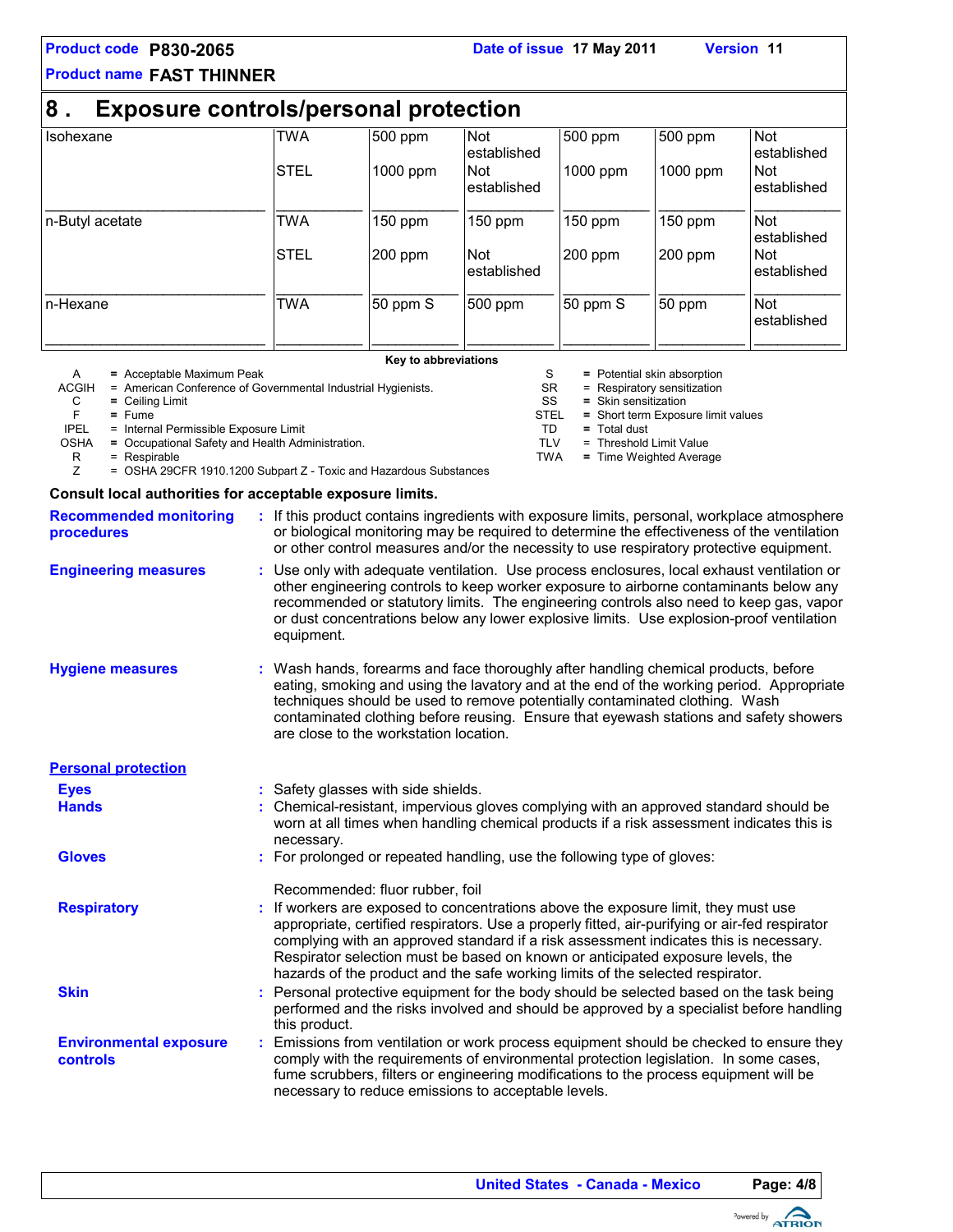## **Physical and chemical properties 9 .**

| <b>Physical state</b>                             | : Liquid.                                          |
|---------------------------------------------------|----------------------------------------------------|
| <b>Flash point</b>                                | : Closed cup: -13.89 $^{\circ}$ C (7 $^{\circ}$ F) |
| <b>Explosion limits</b>                           | Lower: $1.4\%$                                     |
| Color                                             | Not available.                                     |
| Odor                                              | : Not available.                                   |
| рH                                                | : Not available.                                   |
| <b>Boiling/condensation point</b>                 | : >37.78°C (>100°F)                                |
| <b>Melting/freezing point</b>                     | : Not available.                                   |
| <b>Specific gravity</b>                           | : 0.78                                             |
| Density (Ibs / gal)                               | : 6.51                                             |
| <b>Vapor pressure</b>                             | 16.1 kPa (120.5 mm Hg) [20°C]                      |
| <b>Vapor density</b>                              | Not available.                                     |
| <b>Volatility</b>                                 | : 100% (v/v), 100% (w/w)                           |
| <b>Evaporation rate</b>                           | $662$ (butyl acetate = 1)                          |
| <b>Partition coefficient: n-</b><br>octanol/water | : Not available.                                   |
| % Solid. (w/w)                                    | : 0                                                |

## **Stability and reactivity 10 .**

| <b>Stability</b>                                  | : Stable under recommended storage and handling conditions (see section 7).                                                                                                  |
|---------------------------------------------------|------------------------------------------------------------------------------------------------------------------------------------------------------------------------------|
| <b>Conditions to avoid</b>                        | : Avoid all possible sources of ignition (spark or flame). Do not pressurize, cut, weld,<br>braze, solder, drill, grind or expose containers to heat or sources of ignition. |
| <b>Materials to avoid</b>                         | : Reactive or incompatible with the following materials:, oxidizing materials, strong<br>acids, strong alkalis                                                               |
| <b>Hazardous decomposition</b><br><b>products</b> | : Under normal conditions of storage and use, hazardous decomposition products should<br>not be produced.                                                                    |
| <b>Hazardous polymerization</b>                   | : Under normal conditions of storage and use, hazardous polymerization will not occur.                                                                                       |

## **11 . Toxicological information**

| <b>Product/ingredient name</b>                | <b>Result</b>   | <b>Species</b> | <b>Dose</b>  | <b>Exposure</b>          |
|-----------------------------------------------|-----------------|----------------|--------------|--------------------------|
| <b>Foluene</b>                                | LD50 Oral       | Rat            | 636 mg/kg    |                          |
|                                               | LD50 Dermal     | Rabbit         | 8.39 g/kg    |                          |
|                                               | LC50 Inhalation | Rat            | 49 g/m3      | 4 hours                  |
| Acetone                                       | LD50 Oral       | Rat            | $1.8$ g/kg   | $\overline{\phantom{0}}$ |
|                                               | LD50 Dermal     | Rabbit         | 20 g/kg      |                          |
|                                               | LC50 Inhalation | Rat            | 76000 mg/m3  | 4 hours                  |
|                                               | Vapor           |                |              |                          |
| butanone                                      | LD50 Oral       | Rat            | 2737 mg/kg   | $\overline{\phantom{a}}$ |
|                                               | LD50 Dermal     | Rabbit         | 6480 mg/kg   | -                        |
|                                               | LC50 Inhalation | Rat            | 11243 ppm    | 4 hours                  |
|                                               | Vapor           |                |              |                          |
| n-Butyl acetate                               | LD50 Oral       | Rat            | 10.768 g/kg  |                          |
|                                               | LD50 Dermal     | Rabbit         | >17600 mg/kg |                          |
|                                               | LC50 Inhalation | Rat            | $>21.1$ mg/l | 4 hours                  |
| n-Hexane                                      | LD50 Oral       | Rat            | 15840 mg/kg  | $\overline{\phantom{0}}$ |
|                                               | LC50 Inhalation | Rat            | 48000 ppm    | 4 hours                  |
| <b>Conclusion/Summary</b><br>: Not available. |                 |                |              |                          |

**Chronic toxicity**

**Conclusion/Summary :** Not available.

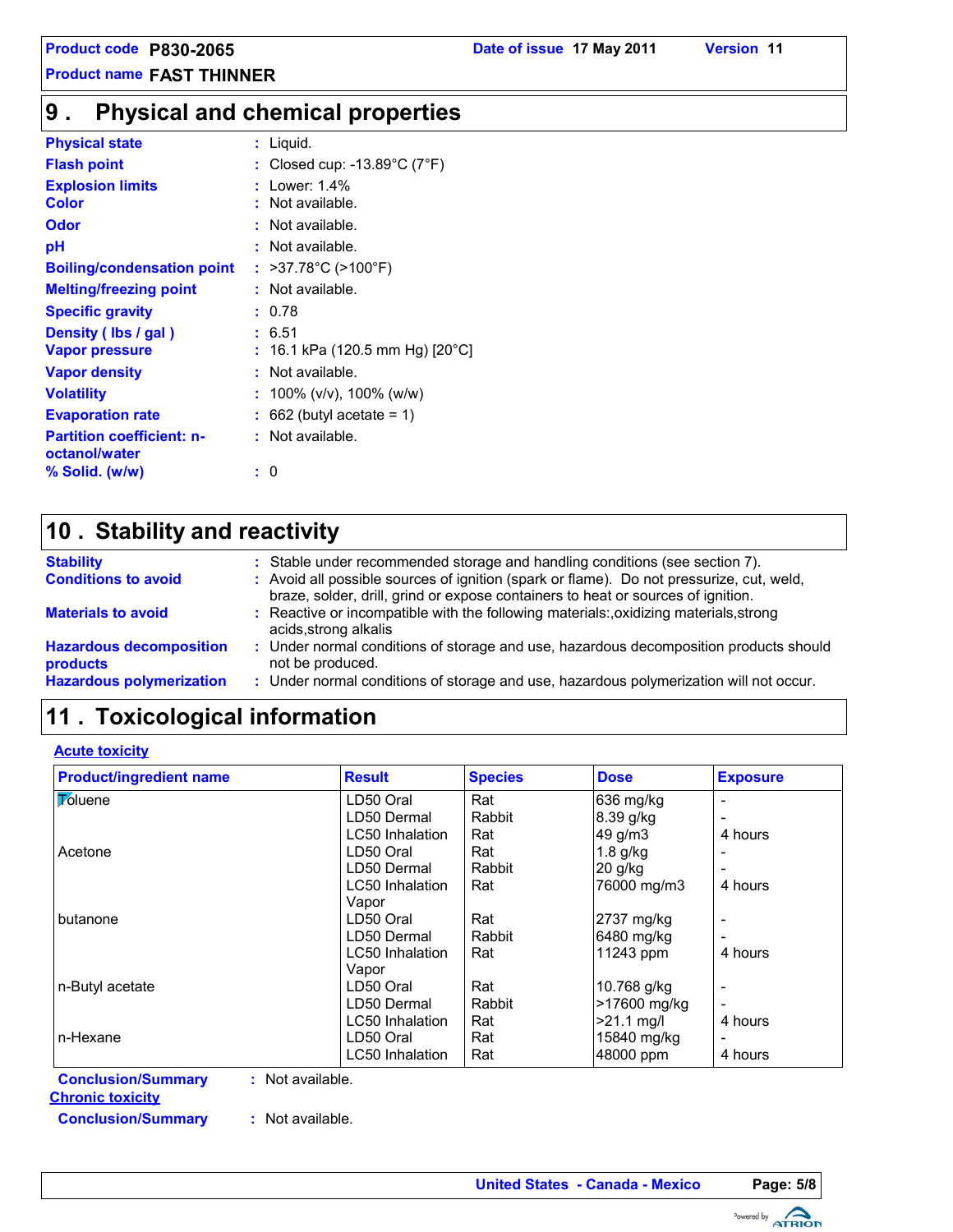#### **Product code P830-2065 Date of issue 17 May 2011 Version 11**

### **Product name FAST THINNER**

## **11 . Toxicological information**

- **Defatting irritant :** Prolonged or repeated contact can defat the skin and lead to irritation, cracking and/or dermatitis.
- **Target organs :** Contains material which causes damage to the following organs: brain, central nervous system (CNS).

Contains material which may cause damage to the following organs: blood, kidneys, lungs, the reproductive system, liver, heart, peripheral nervous system, upper respiratory tract, skin, eye, lens or cornea.

#### **Carcinogenicity**

**Classification**

| <b>Product/ingredient name</b>                    | ACGIH | <b>IARC</b> | <b>EPA</b> | <b>NIOSH</b> | <b>NTP</b> | <b>OSHA</b> |
|---------------------------------------------------|-------|-------------|------------|--------------|------------|-------------|
| <b>Toluene</b>                                    | A4    |             |            |              |            |             |
| Acetone                                           | A4    |             |            |              |            |             |
| <b>Participants of the control of the control</b> |       |             |            |              |            |             |

#### **Teratogenicity**

#### **Reproductive toxicity**

- **Developmental effects :** Contains material which may cause developmental abnormalities, based on animal data.
- **Fertility effects** : Contains material which may impair male fertility, based on animal data. Contains material which may impair female fertility, based on animal data.

## **Ecological information 12 .**

**Environmental effects** : No known significant effects or critical hazards.

| <b>Product/ingredient</b><br>name | <b>Result</b>                                     | <b>Species</b>                                                 | <b>Exposure</b> |
|-----------------------------------|---------------------------------------------------|----------------------------------------------------------------|-----------------|
| <b>Toluene</b>                    | Acute LC50 5800 ug/L Fresh water                  | Fish - Rainbow trout, donaldson trout -<br>Oncorhynchus mykiss | 96 hours        |
|                                   | Acute EC50 6000 ug/L Fresh water                  | Daphnia - Water flea - Daphnia magna                           | 48 hours        |
|                                   | Chronic NOEC 28000 ug/L Fresh water               | Daphnia - Water flea - Daphnia magna                           | 48 hours        |
| Acetone                           | Acute LC50 >100000 ug/L Fresh water               | Fish - Fathead minnow - Pimephales<br>promelas                 | 96 hours        |
|                                   | Acute LC50 10000 ug/L Fresh water                 | Daphnia - Water flea - Daphnia magna                           | 48 hours        |
|                                   | Acute EC50 7200000 ug/L Fresh water               | Algae - Green algae - Selenastrum sp.                          | 96 hours        |
| butanone                          | Acute LC50 3220000 to 3320000 ug/L<br>Fresh water | Fish - Fathead minnow - Pimephales<br>promelas                 | 96 hours        |
|                                   | Acute LC50 >400 ppm Marine water                  | Fish - Sheepshead minnow -<br>Cyprinodon variegatus            | 96 hours        |
|                                   | Acute LC50 >520000 ug/L Fresh water               | Daphnia - Water flea - Daphnia magna                           | 48 hours        |
|                                   | Chronic NOEC 400 ppm Marine water                 | Fish - Sheepshead minnow -<br>Cyprinodon variegatus            | 96 hours        |
|                                   | Chronic NOEC <70000 ug/L Fresh<br>water           | Daphnia - Water flea - Daphnia magna                           | 48 hours        |
| n-Butyl acetate                   | Acute LC50 18000 to 19000 ug/L Fresh<br>water     | Fish - Fathead minnow - Pimephales<br>promelas                 | 96 hours        |
| n-Hexane                          | Acute LC50 2500 to 2980 ug/L Fresh<br>water       | Fish - Fathead minnow - Pimephales<br>promelas                 | 96 hours        |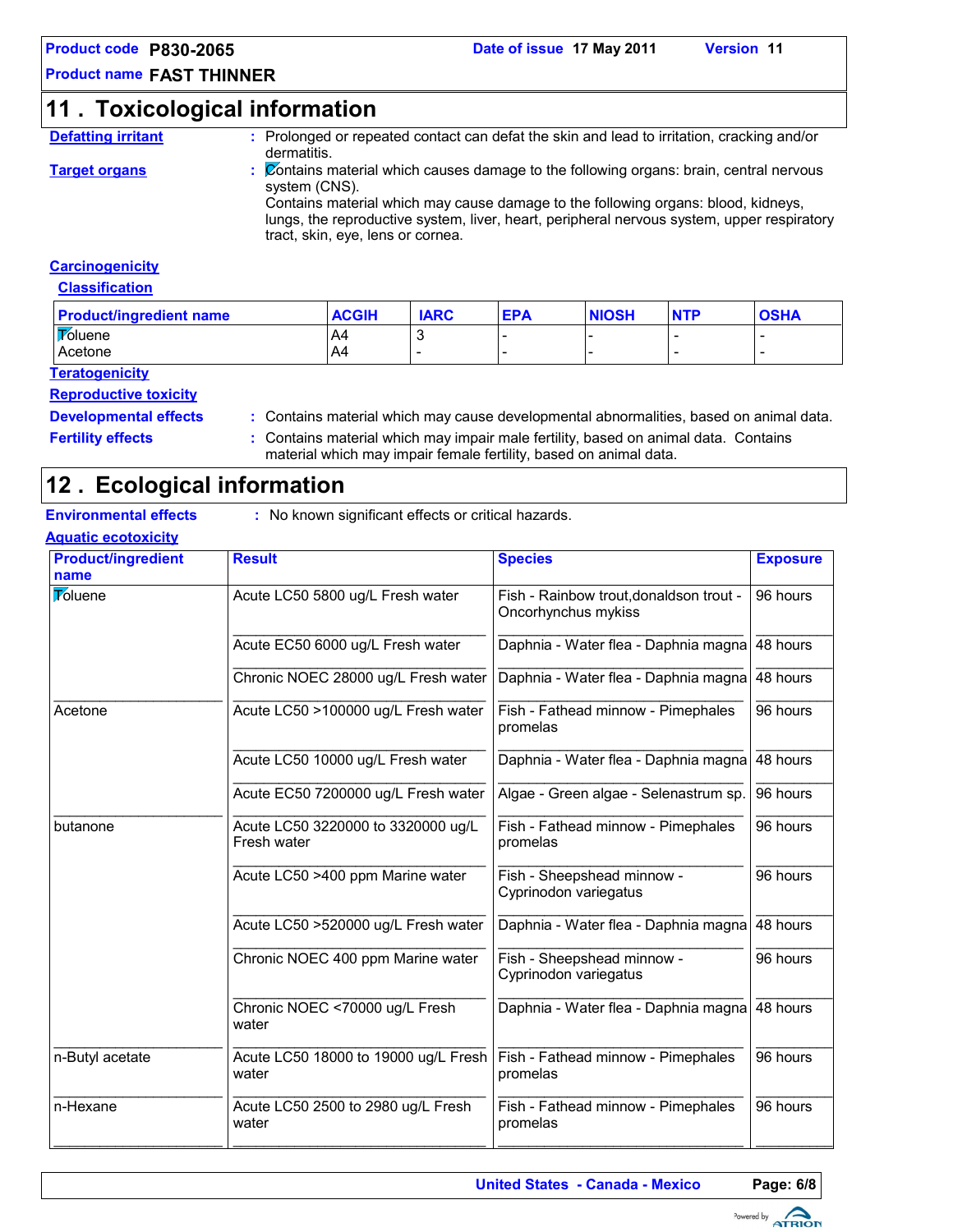## **Disposal considerations 13 .**

**Waste disposal**

The generation of waste should be avoided or minimized wherever possible. Significant **:** quantities of waste product residues should not be disposed of via the foul sewer but processed in a suitable effluent treatment plant. Dispose of surplus and non-recyclable products via a licensed waste disposal contractor. Disposal of this product, solutions and any by-products should at all times comply with the requirements of environmental protection and waste disposal legislation and any regional local authority requirements. Waste packaging should be recycled. Incineration or landfill should only be considered when recycling is not feasible. This material and its container must be disposed of in a safe way. Care should be taken when handling emptied containers that have not been cleaned or rinsed out. Empty containers or liners may retain some product residues. Vapor from product residues may create a highly flammable or explosive atmosphere inside the container. Do not cut, weld or grind used containers unless they have been cleaned thoroughly internally. Avoid dispersal of spilled material and runoff and contact with soil, waterways, drains and sewers.

**Disposal should be in accordance with applicable regional, national and local laws and regulations. Refer to Section 7: HANDLING AND STORAGE and Section 8: EXPOSURE CONTROLS/PERSONAL PROTECTION for additional handling information and protection of employees. Section 6. Accidental release measures**

## **14 . Transport information**

|      | <b>Classes</b>                                                                                                                    | <b>PG*</b> Additional information |
|------|-----------------------------------------------------------------------------------------------------------------------------------|-----------------------------------|
| 1263 |                                                                                                                                   |                                   |
| 1263 |                                                                                                                                   |                                   |
| 1263 |                                                                                                                                   |                                   |
|      | UN number Proper shipping name<br><b>PAINT RELATED MATERIAL</b><br><b>PAINT RELATED MATERIAL</b><br><b>PAINT RELATED MATERIAL</b> |                                   |

PG\* : Packing group

Reportable quantity RQ : CERCLA: Hazardous substances.: butanone: 5000 lbs. (2270 kg); Acetone: 5000 lbs. (2270 kg); Cyclohexane: 1000 lbs. (454 kg); n-Hexane: 5000 lbs. (2270 kg); Toluene: 1000 lbs. (454 kg); n-Butyl acetate: 5000 lbs. (2270 kg);

## **15 . Regulatory information**

|                                      | United States inventory (TSCA 8b) : All components are listed or exempted.               |
|--------------------------------------|------------------------------------------------------------------------------------------|
| <b>Australia inventory (AICS)</b>    | : All components are listed or exempted.                                                 |
| Canada inventory (DSL)               | : All components are listed or exempted.                                                 |
| <b>China inventory (IECSC)</b>       | : Not determined.                                                                        |
| Europe inventory (REACH)             | : Please contact your supplier for information on the inventory status of this material. |
| Japan inventory (ENCS)               | : All components are listed or exempted.                                                 |
| Korea inventory (KECI)               | : All components are listed or exempted.                                                 |
| New Zealand (NZIoC)                  | : Not determined.                                                                        |
| <b>Philippines inventory (PICCS)</b> | : All components are listed or exempted.                                                 |
| <b>United States</b>                 |                                                                                          |
| <b>U.S. Federal regulations</b>      | SARA 302/304/311/312 extremely hazardous substances: No products were found.             |

**SARA 302/304 emergency planning and notification**: No products were found.

**SARA 302/304/311/312 hazardous chemicals**: butanone; Acetone; n-Hexane; Toluene; n-Butyl acetate

CERCLA: Hazardous substances.: butanone: 5000 lbs. (2270 kg); Acetone: 5000 lbs. (2270 kg); Cyclohexane: 1000 lbs. (454 kg); n-Hexane: 5000 lbs. (2270 kg); Toluene: 1000 lbs. (454 kg); n-Butyl acetate: 5000 lbs. (2270 kg);

**SARA 311/312 MSDS Distribution - Chemical Inventory - Hazard Identification:**

| <b>Chemical name</b> | <b>CAS#</b> | Acute | <b>Chronic</b> |  | <b>Reactive</b> | <b>Pressure</b> |  |
|----------------------|-------------|-------|----------------|--|-----------------|-----------------|--|
|----------------------|-------------|-------|----------------|--|-----------------|-----------------|--|